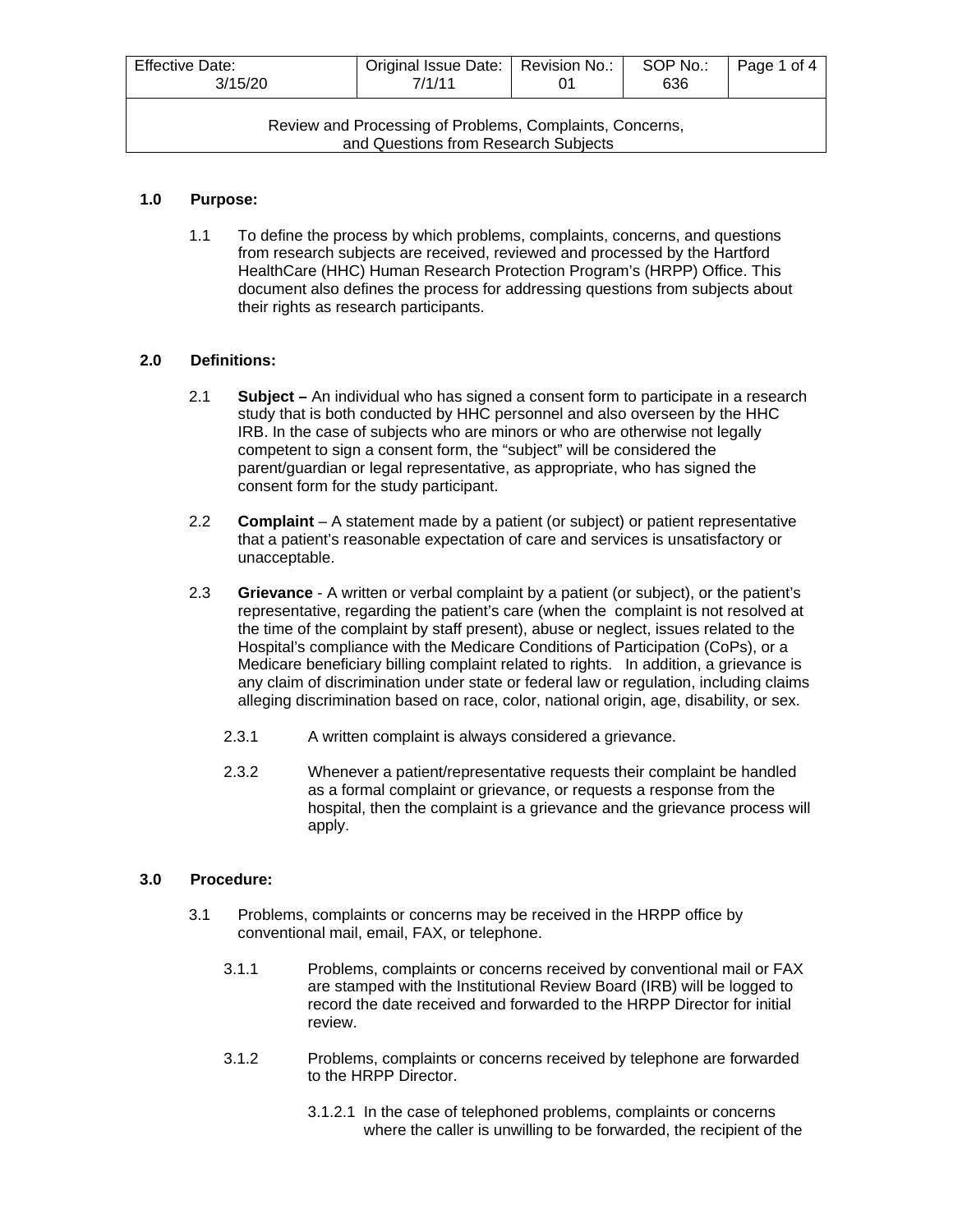| <b>Effective Date:</b><br>3/15/20 |                                                                                                                                                                                                                                                                                                                                                                                              |          | Original Issue Date:<br>7/1/11                                                                                                                                                                                                                                                                                                                                                                                                                                                                                                                                                     | Revision No.:<br>01 | SOP No.:<br>636 | Page 2 of 4 |
|-----------------------------------|----------------------------------------------------------------------------------------------------------------------------------------------------------------------------------------------------------------------------------------------------------------------------------------------------------------------------------------------------------------------------------------------|----------|------------------------------------------------------------------------------------------------------------------------------------------------------------------------------------------------------------------------------------------------------------------------------------------------------------------------------------------------------------------------------------------------------------------------------------------------------------------------------------------------------------------------------------------------------------------------------------|---------------------|-----------------|-------------|
|                                   |                                                                                                                                                                                                                                                                                                                                                                                              |          |                                                                                                                                                                                                                                                                                                                                                                                                                                                                                                                                                                                    |                     |                 |             |
|                                   | Review and Processing of Problems, Complaints, Concerns,<br>and Questions from Research Subjects                                                                                                                                                                                                                                                                                             |          |                                                                                                                                                                                                                                                                                                                                                                                                                                                                                                                                                                                    |                     |                 |             |
|                                   |                                                                                                                                                                                                                                                                                                                                                                                              |          | call will create a written record of the conversation, including<br>contact information for the caller, and forward the written record<br>of the call to the HRPP Director for review.                                                                                                                                                                                                                                                                                                                                                                                             |                     |                 |             |
|                                   | 3.1.3                                                                                                                                                                                                                                                                                                                                                                                        |          | Problems, complaints or concerns received by e-mail are electronically<br>forwarded to the HRPP Director for initial review.                                                                                                                                                                                                                                                                                                                                                                                                                                                       |                     |                 |             |
|                                   | 3.1.4<br>All problems, complaints or concerns, regardless of the manner in which<br>they are received, must be forwarded no later than one business day<br>from receipt in the HRPP Office.                                                                                                                                                                                                  |          |                                                                                                                                                                                                                                                                                                                                                                                                                                                                                                                                                                                    |                     |                 |             |
|                                   | 3.1.5<br>Upon review of the issue, the HRPP Director, in consultation with the IRB<br>Chair, will make a preliminary assessment whether the complaint<br>warrants immediate suspension of the research project and whether the<br>issue rises to the level of a hospital-defined grievance requiring<br>notification of the Patient Advocate Office in the Patient Experience<br>Department. |          |                                                                                                                                                                                                                                                                                                                                                                                                                                                                                                                                                                                    |                     |                 |             |
|                                   | 3.1.6                                                                                                                                                                                                                                                                                                                                                                                        |          | A response is made promptly to the subject, within 7 business days of<br>receipt of the problem, complaint or concern.                                                                                                                                                                                                                                                                                                                                                                                                                                                             |                     |                 |             |
| 3.2                               | include:                                                                                                                                                                                                                                                                                                                                                                                     |          | All Issues that are considered in the review of the problem, complaint or concern<br>3.2.1.1 Existence of valid consent document in IRB files (as defined by<br>21 CFR 50.25; 45 CFR 46.116)<br>3.2.1.2 Proper study documentation in IRB files<br>3.2.1.3 Past history of study team<br>3.2.1.4 Validity of subject's complaint<br>3.2.1.5 Effect on risk/benefit to subject<br>3.2.1.6 Liability for HHC<br>3.2.1.7 Whether the complaint or concern involves an allegation or<br>finding of non-compliance in accordance with HRPP Policy #925<br>- Handling of Non-compliance. |                     |                 |             |
| 3.3                               |                                                                                                                                                                                                                                                                                                                                                                                              |          | If the review indicates a need, the HRPP office may request to perform an audit of<br>the research. The review process may include any of the following:                                                                                                                                                                                                                                                                                                                                                                                                                           |                     |                 |             |
|                                   | 3.3.1                                                                                                                                                                                                                                                                                                                                                                                        |          | Meeting with the complainant                                                                                                                                                                                                                                                                                                                                                                                                                                                                                                                                                       |                     |                 |             |
|                                   | 3.3.2                                                                                                                                                                                                                                                                                                                                                                                        | members. | Meeting with the Principal Investigator (PI) and relevant study team                                                                                                                                                                                                                                                                                                                                                                                                                                                                                                               |                     |                 |             |
|                                   | 3.3.3                                                                                                                                                                                                                                                                                                                                                                                        |          | Meeting with the HHC Office of Experience.                                                                                                                                                                                                                                                                                                                                                                                                                                                                                                                                         |                     |                 |             |
|                                   | 3.3.4                                                                                                                                                                                                                                                                                                                                                                                        |          | Meeting with HHC Counsel or other HHC personnel.                                                                                                                                                                                                                                                                                                                                                                                                                                                                                                                                   |                     |                 |             |
|                                   | 3.3.5                                                                                                                                                                                                                                                                                                                                                                                        |          | If the review indicates that the complaint or concern involves an<br>allegation of non-compliance, HRPP Policy # 925 - "Handling of Non-<br>compliance" will be followed.                                                                                                                                                                                                                                                                                                                                                                                                          |                     |                 |             |
|                                   |                                                                                                                                                                                                                                                                                                                                                                                              |          |                                                                                                                                                                                                                                                                                                                                                                                                                                                                                                                                                                                    |                     |                 |             |

# 3.4 **Questions from Research Subjects about their Rights**

3.4.1 Questions from research subjects about their rights as research participants will be directed to the HRPP office.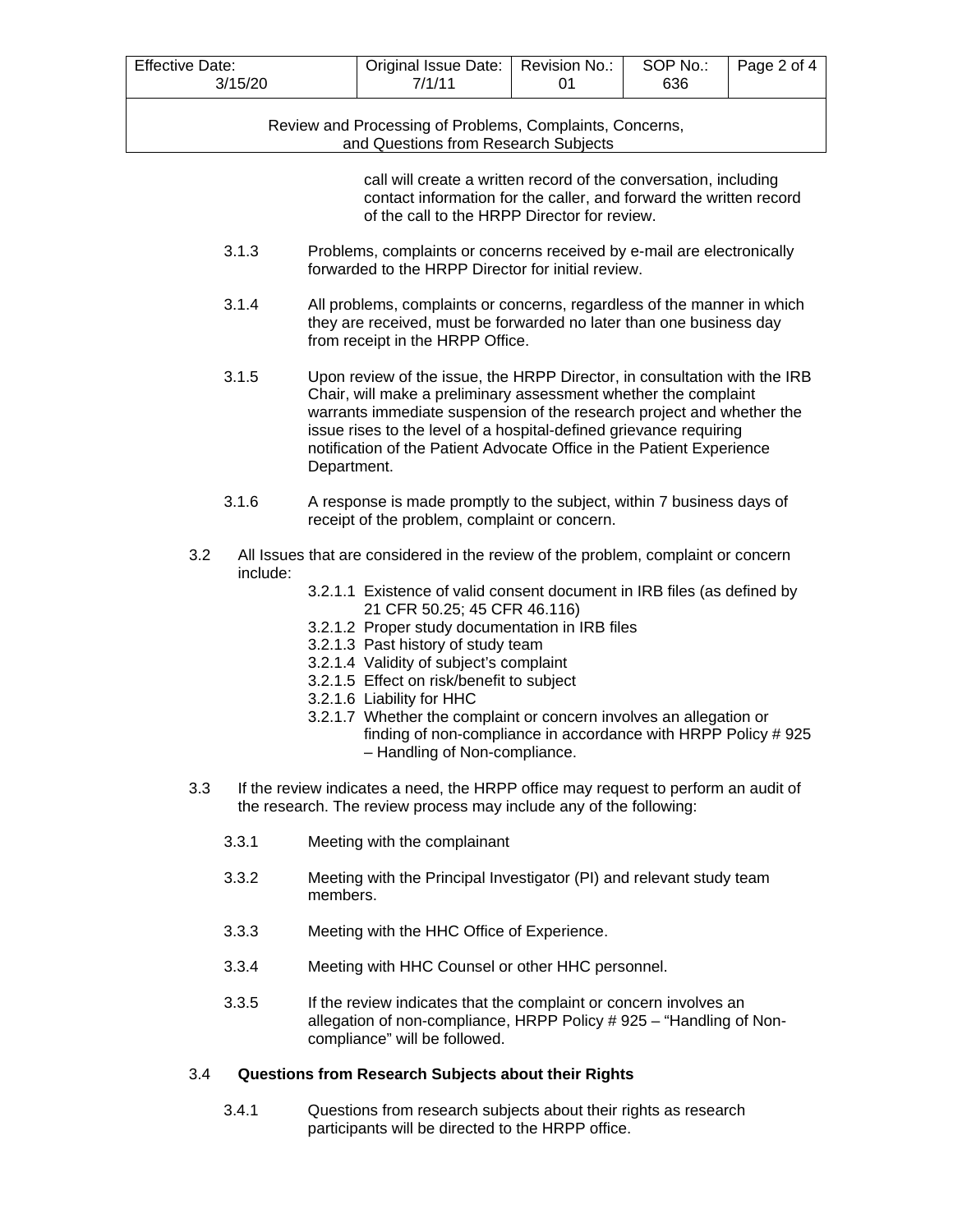| Effective Date:<br>3/15/20                                                                       | Original Issue Date:   Revision No.:  <br>7/1/11 |  | SOP No.:<br>636 | Page 3 of 4 |
|--------------------------------------------------------------------------------------------------|--------------------------------------------------|--|-----------------|-------------|
| Review and Processing of Problems, Complaints, Concerns,<br>and Questions from Research Subjects |                                                  |  |                 |             |
|                                                                                                  |                                                  |  |                 |             |

- 3.4.2 These may also be received in the HRPP Office by conventional mail, email, FAX or telephone.
- 3.4.3 Questions from research subjects about their rights received by conventional mail or FAX will be logged to record the date received and forwarded to the HRPP Director for initial review.
- 3.4.4 Questions received by telephone are forwarded to the HRPP Director.
- 3.4.5 Questions received by e-mail are electronically forwarded to the HRPP Director.
- 3.4.6 The HRPP Director reviews the question about a subject's rights against the IRB's record of the applicable study and either responds directly to the subject or seeks counsel from appropriate personnel before responding.
- 3.4.7 A response is made promptly to the subject, within 7 business days of receipt of the question.
- 3.4.8 The study's PI will be informed of the subject's question unless the subject requests otherwise, or the HRPP Director is advised by appropriate personnel to do otherwise.
- 3.4.9 A separate file on such questions and their follow-up will be maintained in the HRPP office.

### **4.0 Documentation:**

- 4.1 Receipt and tracking of subject problems, complaints, concerns, and questions will be documented and tracked using the "IRB Phone Line and E-Mail Subject Inquiry Log".
- 4.2 Issues deemed to constitute non-compliance will be documented and maintained in accordance with HRPP Policy # 925 – "Handling of Non-compliance".

### **5.0 References:**

5.1 Hartford HealthCare hospital wide Policy (Hartford Hospital, MidState Medical Center, Hospital of Central Connecticut)– "Complaint and Grievance Management" (August 2017)

| 6.0 | <b>Revision History:</b> |  |
|-----|--------------------------|--|
|-----|--------------------------|--|

| Rev # | <b>Initials</b> | <b>Effective Date</b> | <b>Description of Change(s)</b>                                                                      |
|-------|-----------------|-----------------------|------------------------------------------------------------------------------------------------------|
| 00    | CLG             | 7/1/11                | New Issue                                                                                            |
| 01    | CLB             | 3/15/20               | General review. Added definition of complaint, updated<br>process and institutional policy reference |